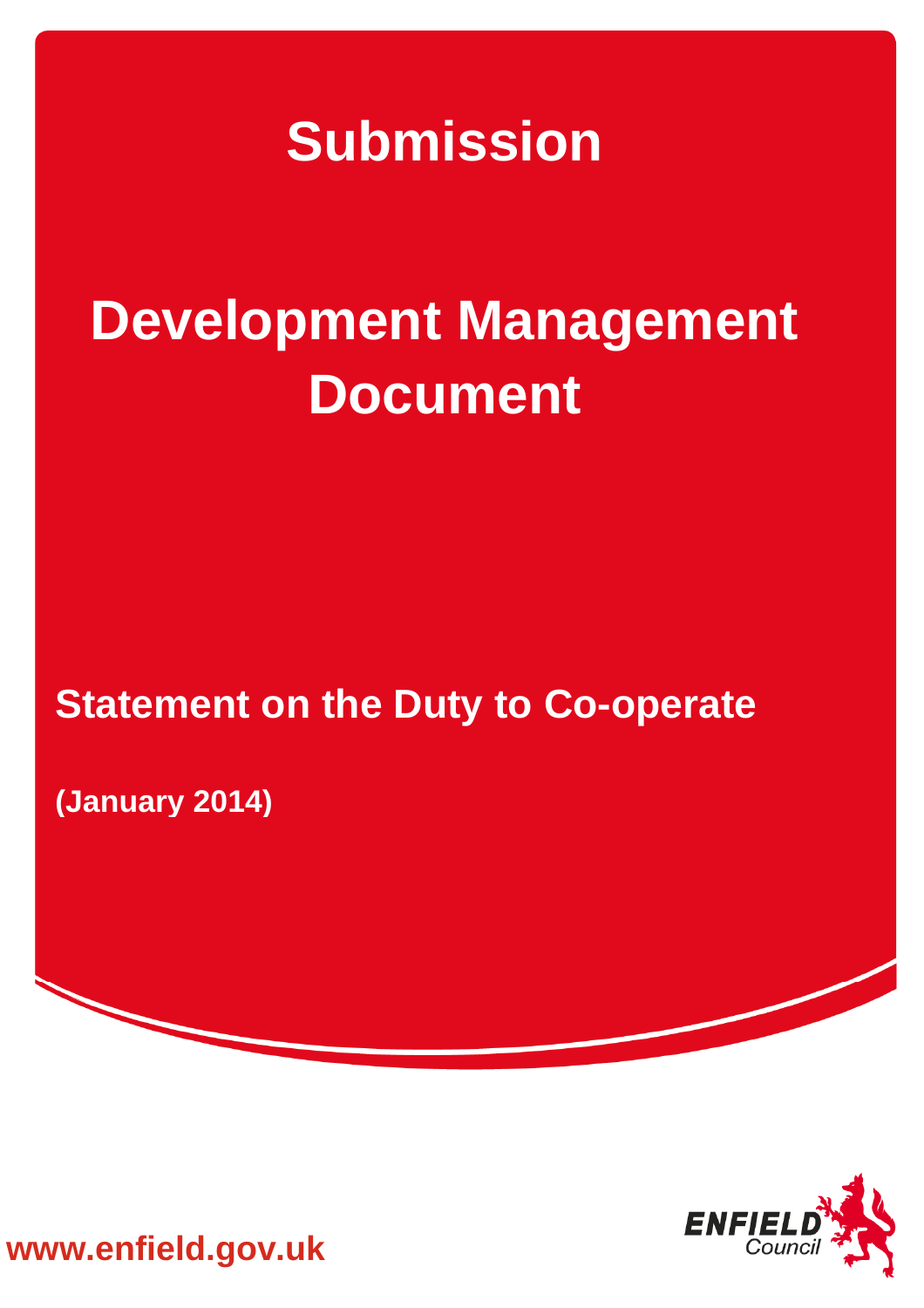## **SUBMISSION**

## **Development Management Document**

## **STATEMENT ON THE DUTY TO CO-OPERATE**

## **TABLE OF CONTENTS**

| 1. Introduction                    |  |
|------------------------------------|--|
| 2. Background                      |  |
| 3. Development Management Document |  |
| . "Duty to Co-operate" bodies      |  |
| 5. General Co-operation            |  |
| 6. Conclusion                      |  |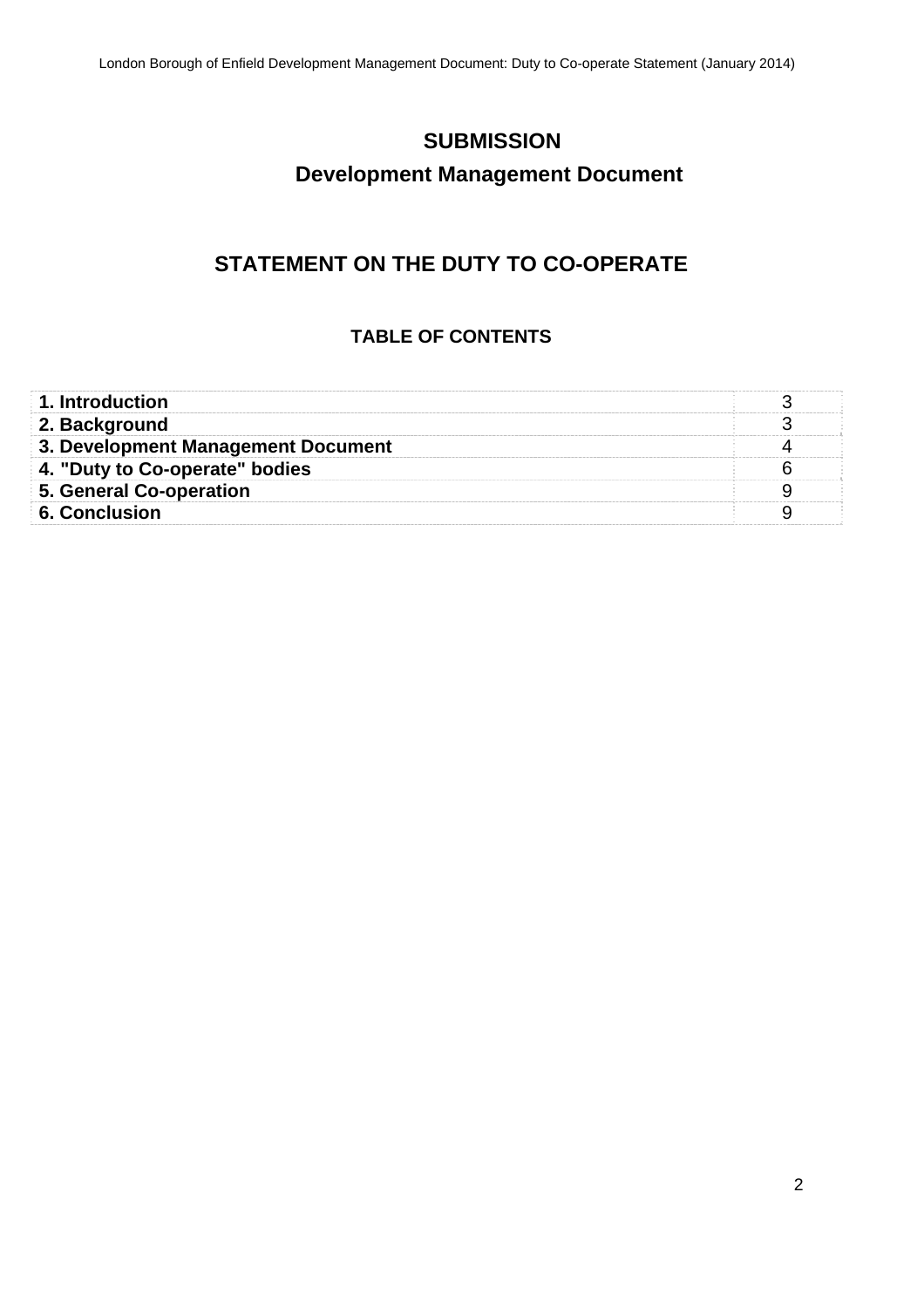## **1. Introduction**

1.1 This statement demonstrates how the preparation of the Development Management Document (DMD) meets the statutory duty to co-operate inserted by Section 110 of the Localism Act 2011.

## **2. Background**

#### **Localism Act 2011**

- 2.1 The "duty to co-operate" is a statutory duty. Section 110 of the Localism Act 2011 inserts Section 33A and a Section 20(5)(c) into the Planning and Compulsory Purchase Act 2004.
- 2.2 Section 33A imposes a duty on a local planning authority to co-operate with other local planning authorities, county councils and bodies or other persons as prescribed (being those identified in regulation 4 of the Town and Country Planning (Local Planning) (England) Regulations 2012). Under Section 20(5)(c), a Planning Inspector can consider whether this duty has been complied with as part of the examination of planning documents. This statement is provided as evidence to demonstrate that the duty has been complied with in the preparation of the DMD.
- 2.3 The duty to co-operate requires a local planning authority to engage constructively, actively and on an on-going basis whilst particular activities are being undertaken. Those activities include the preparation of development plan or other local development documents; and activities which prepare for, and support, this in so far as they relate to a strategic matter.
- 2.4 A strategic matter is defined as sustainable development or use of land that has or would have a significant impact on at least two planning areas. This includes (in particular) sustainable development or use of land for, or in connection with, infrastructure that is strategic and has or would have a significant impact on at least two planning areas.
- 2.5 Section 33A came into force on 15 November 2011 and applies to all plans submitted for examination after that date even if their preparation started before the commencement of the duty. There are no transitional provisions.

#### **The National Planning Policy Framework**

- 2.6 The National Planning Policy Framework (NPPF) states that public bodies have a duty to co-operate on planning issues that cross administrative boundaries, particularly those which relate to strategic priorities. The Government expects joint working on areas of common interest to be diligently undertaken for the mutual benefit of neighbouring authorities (para 178).
- 2.7 The NPPF provides some guidance on what could be considered as a "strategic matter". It outlines that local planning authorities should set out the strategic priorities for the area in the Local Plan (para 156). This should include strategic policies to deliver: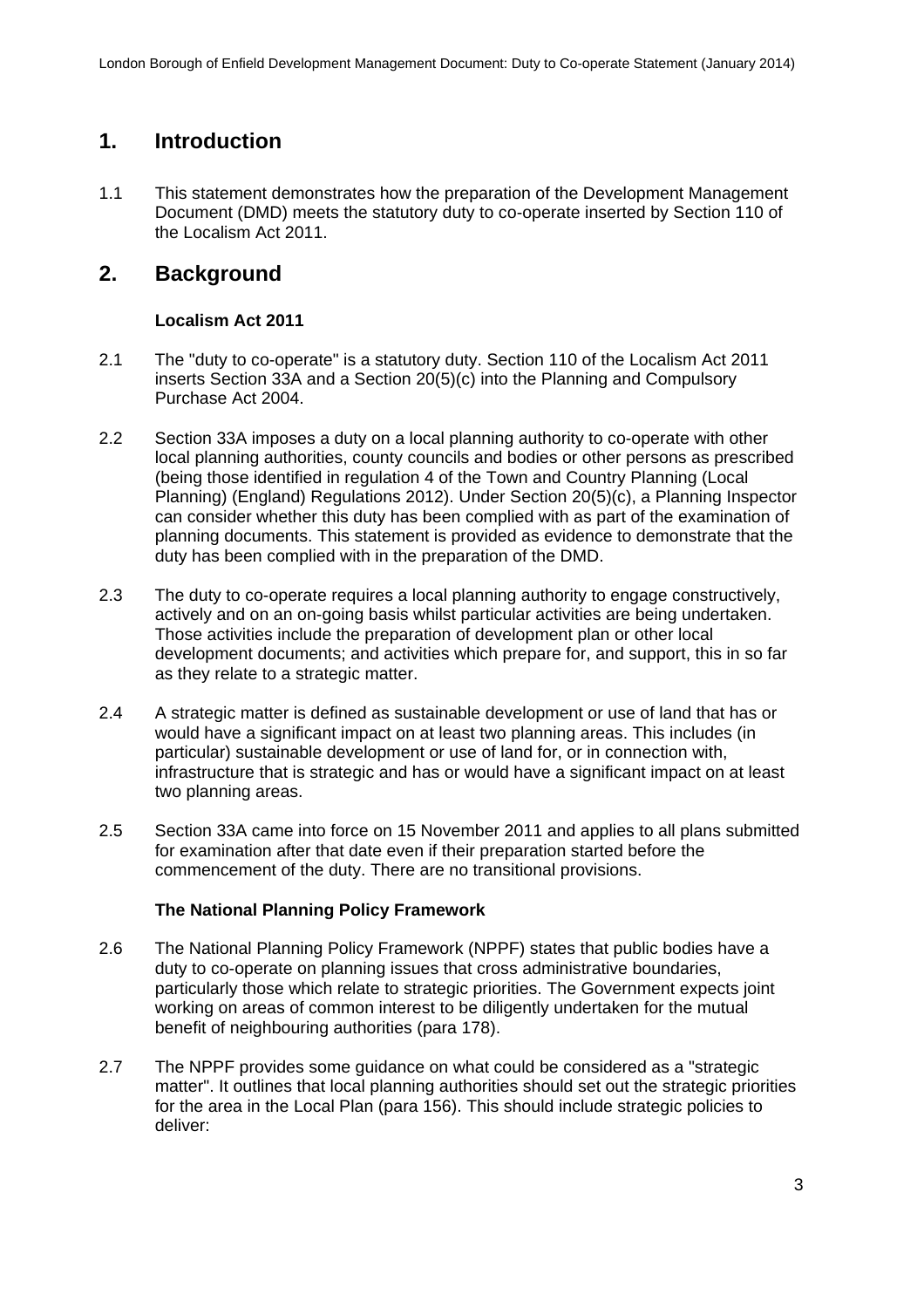- the homes and jobs needed in the area;
- the provision of retail, leisure and other commercial development;
- the provision of infrastructure for transport, telecommunications, waste management, water supply, wastewater, flood risk and coastal change management, and the provision of minerals and energy (including heat);
- the provision of health, security, community and cultural infrastructure and other local facilities; and
- climate change mitigation and adaptation, conservation and enhancement of the natural and historic environment, including landscape.
- 2.8 Paragraph 181 of the NPPF states that 'Local planning authorities will be expected to demonstrate evidence of having effectively co-operated to plan for issues with crossboundary impacts when their local plans are submitted for examination'.

#### **3. Development Management Document**

- 3.1 The Development Management Document (DMD) forms part of Enfield's Local Plan the set of documents that collectively form the strategy for the future growth and development in Enfield. The Local Plan will set out the policies the Council, as the Local Planning Authority, will use when making decisions on planning applications.
- 3.2 The DMD includes detailed criteria and standard based policies. It is a borough wide document and will apply to all planning applications from home extensions to large scale applications for residential, commercial and mixed use development.
- 3.3 Chapters in the DMD cover the following topic areas:
	- Housing
	- Community Facilities
	- Enfield's Economy
	- Town Centres and Shopping
	- Design and Heritage
	- Transport and Parking
	- Tackling Climate Change
	- Environmental Protection
	- Green Infrastructure
	- Green Belt

#### **4. Duty to Co-operate**

- 4.1 The Council takes a collaborative approach to plan-making that considers a range of issues, including the following strategic matters:
	- Housing and employment growth.
	- The protection of existing and the location of new employment and retail provision.
	- The provision of physical infrastructure for transport, waste management and energy.
	- The provision of social infrastructure such as schools and health.
- 4.2 The policies dealing directly with these strategic matters are contained within the adopted Core Strategy (2010), and are emerging through other high level Local Plan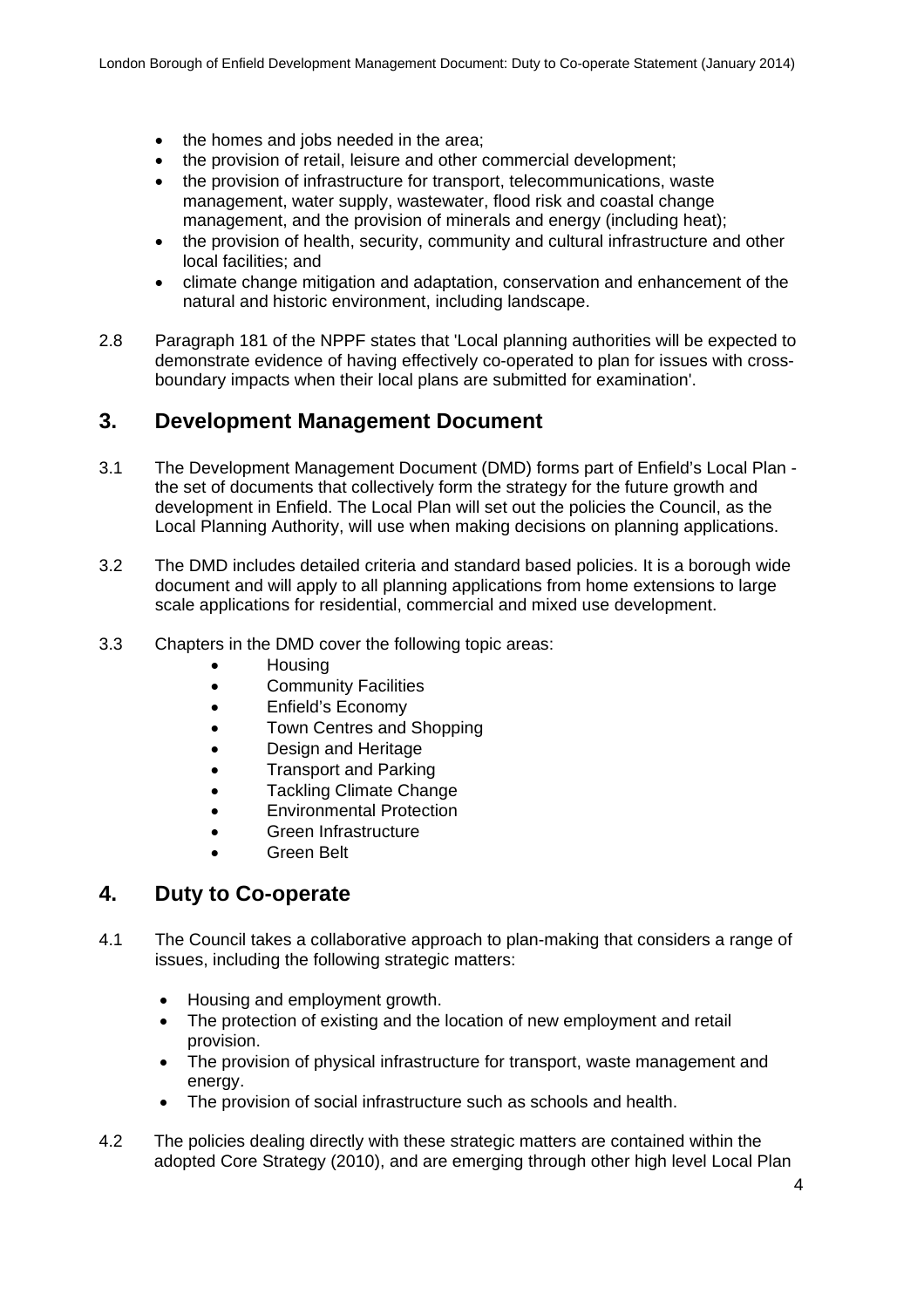documents, such as the Area Action Plans. The Council considers that the DMD raises no significant strategic or cross-border issues. The policy framework within the DMD focuses on the detailed policy criteria for assessing planning applications within Enfield which are relevant to sustainable growth and assist with delivery of the adopted Core Strategy objectives.

- 4.3 The proposed DMD policies are in accordance with the Core Strategy. The DMD does not alter the focus of these existing strategic policies; instead, it provides more detail/guidance on how to implement them through decisions and negotiations on individual planning applications. It also focuses on managing the impacts of development types anticipated/directed through strategic policies.
- 4.4 This relationship between the documents means that elements of the consultation, co-operation and joint working on the other parts of Enfield's Local Plan (and other related strategies and evidence underpinning these plans) have shaped the preparation of the DMD. The DMD has also been developed through dedicated stages of consultation and on-going discussions with stakeholders. This has included two stages of formal consultation:
	- Draft DMD Stage in August 2012 ( $8<sup>th</sup>$  May  $-3<sup>rd</sup>$  August 2012);
	- Proposed Submission DMD in March 2013 (10<sup>th</sup> July  $27<sup>th</sup>$  September 2013).
- 4.5 As a direct response to the duty, Enfield Council wrote all organisations to which the duty applies on the 17th August 2012, to:
	- Provide the opportunity to update respondents on Enfield's programme of work;
	- Invite stakeholders to identify and comment on strategic issues; and
	- Ask for views on how organisations want to be involved.
- 4.6 The Plan has taken into account the comments received by a number of the prescribed bodies (see below). A separately submitted Consultation Statement (Regulation 22) sets out how these other authorities and bodies have been involved and consulted and how their views have been taken into account.
- 4.7 In light of the above, Enfield Council considers that the DMD would not result in significant strategic or cross-border impacts.

#### **"Duty to Co-operate" bodies**

- 4.8 Set out below is a list of 'duty to co-operate' bodies:
	- other local planning authorities;
	- County Councils; and
		- prescribed bodies or persons, specifically:
			- o the Environment Agency;
				- o the Historic Buildings and Monuments Commission for England (known as English Heritage);
				- o Natural England;
				- o the Mayor of London (GLA);
				- o the Civil Aviation Authority;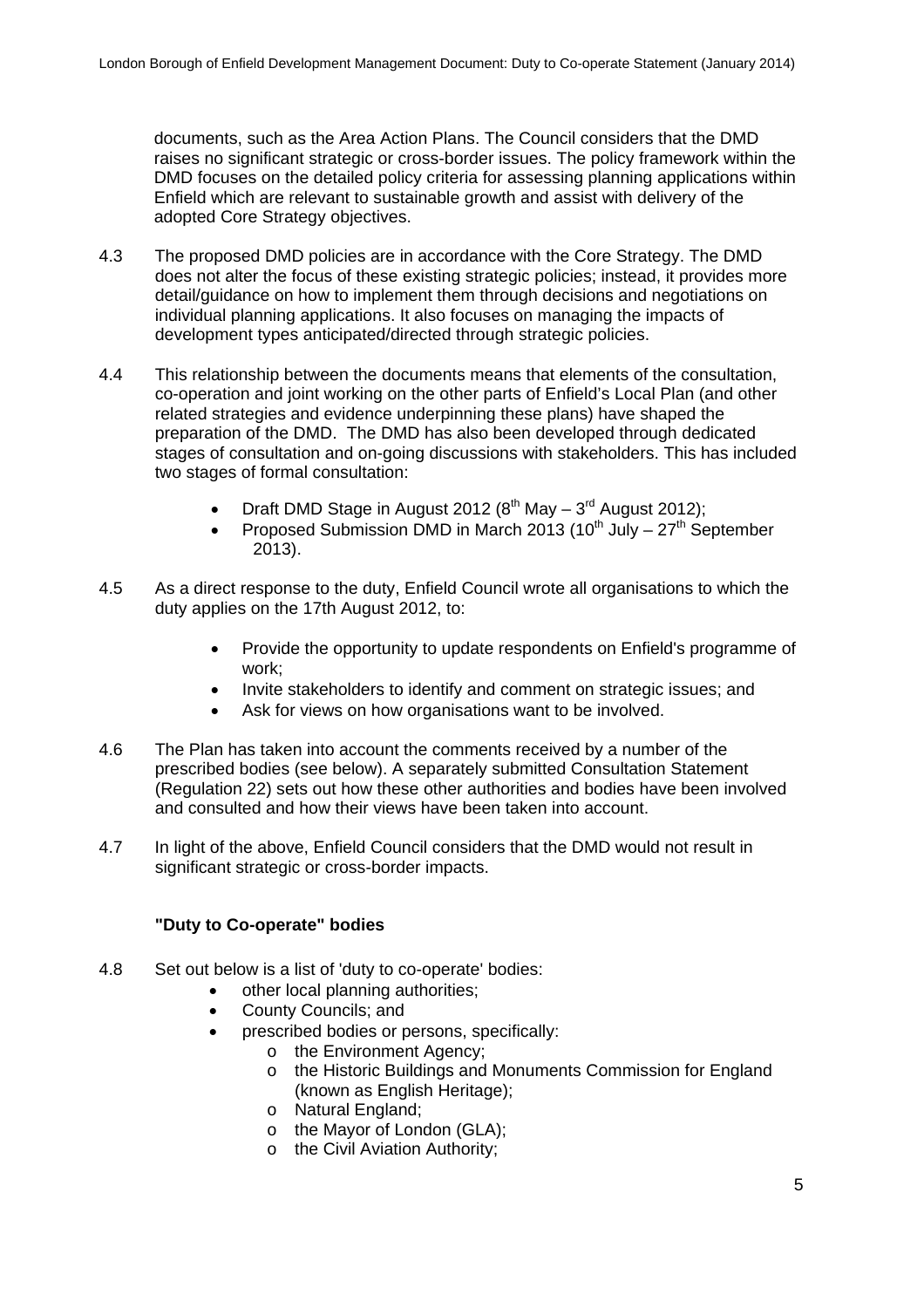- o the Homes and Communities Agency;
- o each Primary Care Trust / Health bodies;
- o the Office of Rail Regulation;
- o Transport for London;
- o each Integrated Transport Authority;
- o each highway authority and the Marine Management Organisation;
- o each local enterprise partnership;
- o Highways Agency; and
- o Thames Water.

Other relevant organisations to the Enfield also include:

- o North London Waste Authority
- o Network Rail
- 4.9 The Council's Local Plan team regularly holds meetings with adjoining local authority planners to keep each other informed and engaged on a range of local plan developments. The summary below sets out how the Council have engaged with the statutory bodies and, where relevant, how this has influenced the policy approach advocated in the DMD.

#### **Six Authorities Forum**

4.10 Throughout the preparation of the Development Management Document (DMD) the Council has consulted with the Six Authorities forum, made up of key elected councillors from each authority and officers. The forum includes the neighbouring boroughs of: Broxbourne Council; Epping Forest District Council (includes City of London); Hertfordshire County Council; Essex County Council and the Lee Valley Regional Park Authority. The forum meets every 3 months to discuss cross border strategic planning and highways and transportation matters.

#### **Barnet Council**

4.11 Enfield Council has effectively co-operated with Barnet Council, who have been invited to make representations at each plan preparation stage. A meeting was held between Enfield and Barnet officers in October 2012, which included a discussion on DMD issues. To date, no formal representations had been submitted by Barnet Council.

#### **Haringey Council**

4.12 Enfield Council has effectively co-operated with Haringey Council. Haringey Council have been invited to participate in each stage of the Plan's preparation. A specific meeting was held with Haringey Council officers of Haringey during the preparation of the Proposed Submission document in February 2013. A formal representation was received during the Draft DMD consultation stage in 2012, this expressed support for the emerging policy approaches. No representations were received at the Proposed Submission stage.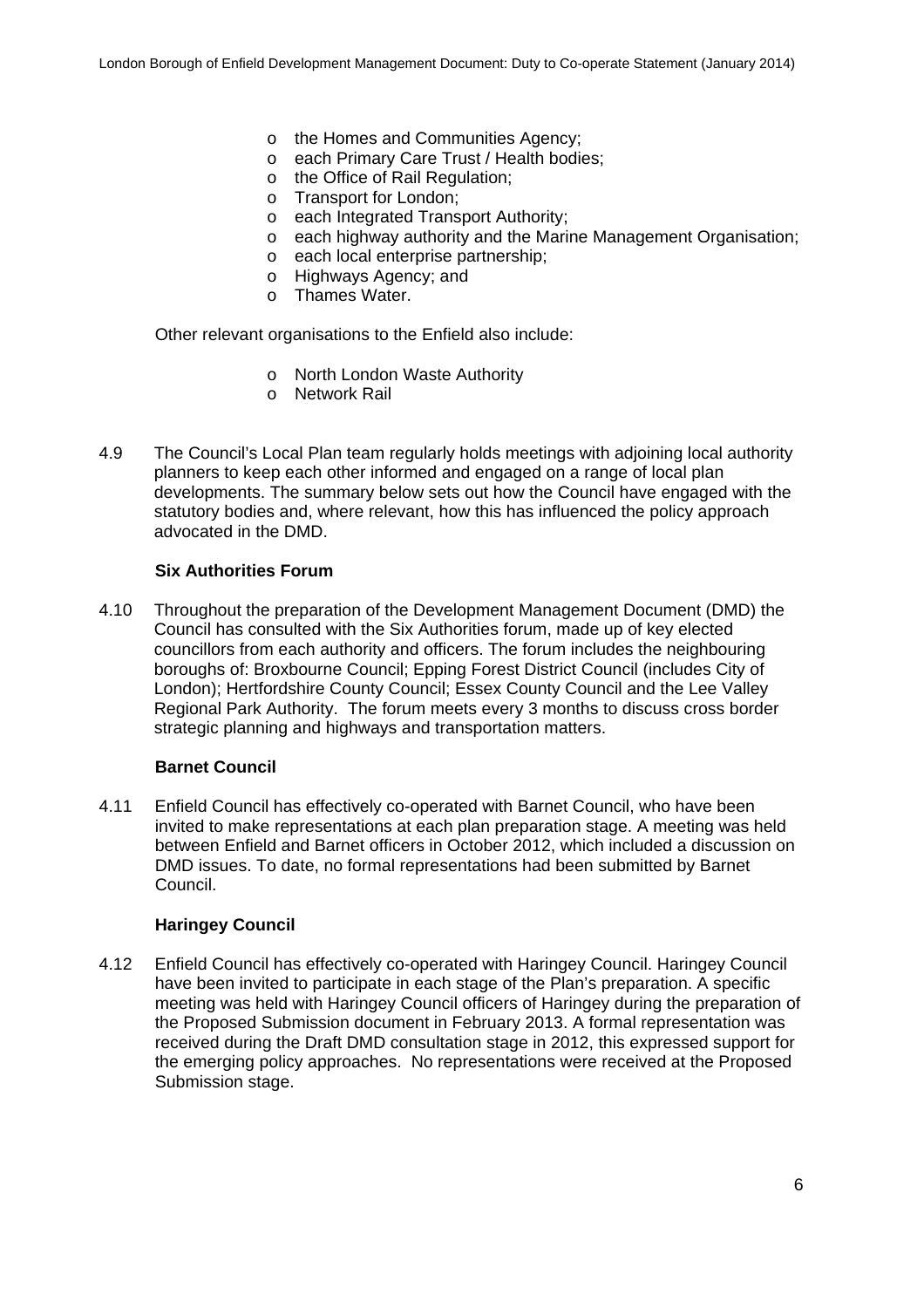#### **Waltham Forest Council**

4.13 Enfield Council has effectively co-operated with Waltham Forest Council who have also been invited to participate in each stage of the Plan's preparation. A specific meeting was held with fellow planning Council officers of Waltham Forest during the preparation of the Proposed Submission document in April 2013. No formal representations had been submitted by Waltham Forest Council.

#### **The Environment Agency**

4.14 The Environment Agency (EA) has submitted representations at each stage of consultation. The representations mainly focus on sustainable design and construction, flooding and environmental protection issues and have been generally supportive at both consultation stages. The issues comments made relate mainly to suggested changes to the text and additional referencing. In response to EA comments, the Council has incorporated changes to the DMD as set out in the submitted addendum of focused changes.

#### **English Heritage**

- 4.15 English Heritage (EH) has submitted representations at each stage of consultation. The representations have commented on the following policy areas: design process: tall buildings; sustainable design and construction; the protection and enhancement of heritage assets. EH have also commented on spatial mapping/representation issues. In response to EH comments, the Council has incorporated some additional cross-referencing as suggested by EH (see addendum of focused changes), however the following point is not agreed:
	- Tall buildings policy could be improved by spatially translating the policy criteria of "inappropriate", "sensitive" and "appropriate" onto a map of the Borough.
- 4.16 Enfield Council has effectively co-operated with EH. Officers met with EH in January 2013 specifically to discuss the DMD and evidence base on tall buildings. Officers explained that it is not considered possible to spatially map all of the criteria within the policy and therefore composite maps would not provide the precision that a criteriabased policy allows.

#### **Natural England**

4.17 Enfield Council has effectively co-operated with Natural England (NE). NE has submitted representations at each plan preparation stage. At the Proposed Submission Stage, NE welcomed the fact that their comments had been incorporated into the Sustainability Appraisal (SA) and had no further comments.

#### **Mayor of London (GLA)**

4.18 The Mayor of London was consulted at the Draft DMD stage and a request for an opinion on general conformity of the Proposed Submission DMD was sent in July 2013. Comments have been received at both stages. The GLA raised the following outstanding matters at the Proposed Submission stage: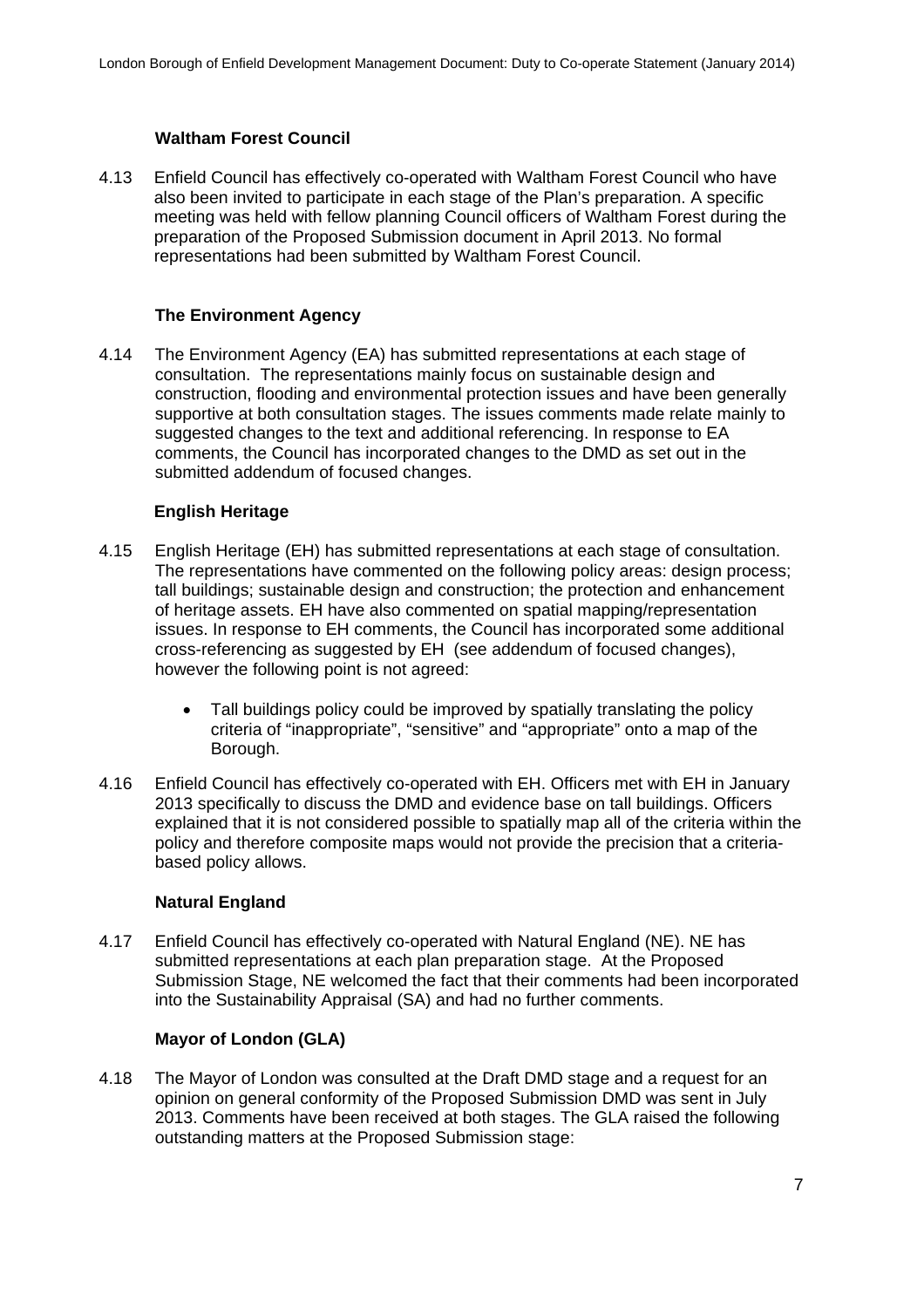- The Proposed submission DMD is not in conformity with the London Plan in respect of affordable housing
- DMD 67 does not fully comply with London Plan Policy 5.22 on Hazardous Substances and Installations.
- DMD 45: Parking Standards and Layout is not consistent with London Plan Policy 6.13.
- 4.19 Enfield Council has effectively co-operated with the GLA. Council officers have met, and maintained an on-going dialogue with the GLA throughout the preparation of the DMD, and specifically to discuss Enfield's approach towards affordable housing. Some changes were incorporated into the Proposed Submission DMD and put forward in the addendum of focused changes. However, the position on affordable housing is not agreed. The local affordability issues for Enfield residents were discussed with the GLA prior to Proposed Submission. The Council continues to work with the GLA in setting out Enfield's local affordability evidence and will work with the GLA to establish areas of (un) common ground.

#### **Transport for London**

4.20 Transport for London submitted representations on the DMD at each stage and these have been taken on board where appropriate as set out in the addendum of focused changes.

#### **Highways Agency**

4.21 The Highways Agency responded at each stage of the plan process. However, as the plan does not directly impact on the Strategic Road Network (SRN) they did not have any specific comments to make.

#### **Thames Water**

4.22 Thames Water submitted representations at both the Draft and Proposed Submission stage. Their comments focus on the following policy areas: sustainable design and construction; flooding; environmental protection; design; and green belt. Suggested changes have been incorporated where appropriate as set out in the addendum of focused changes.